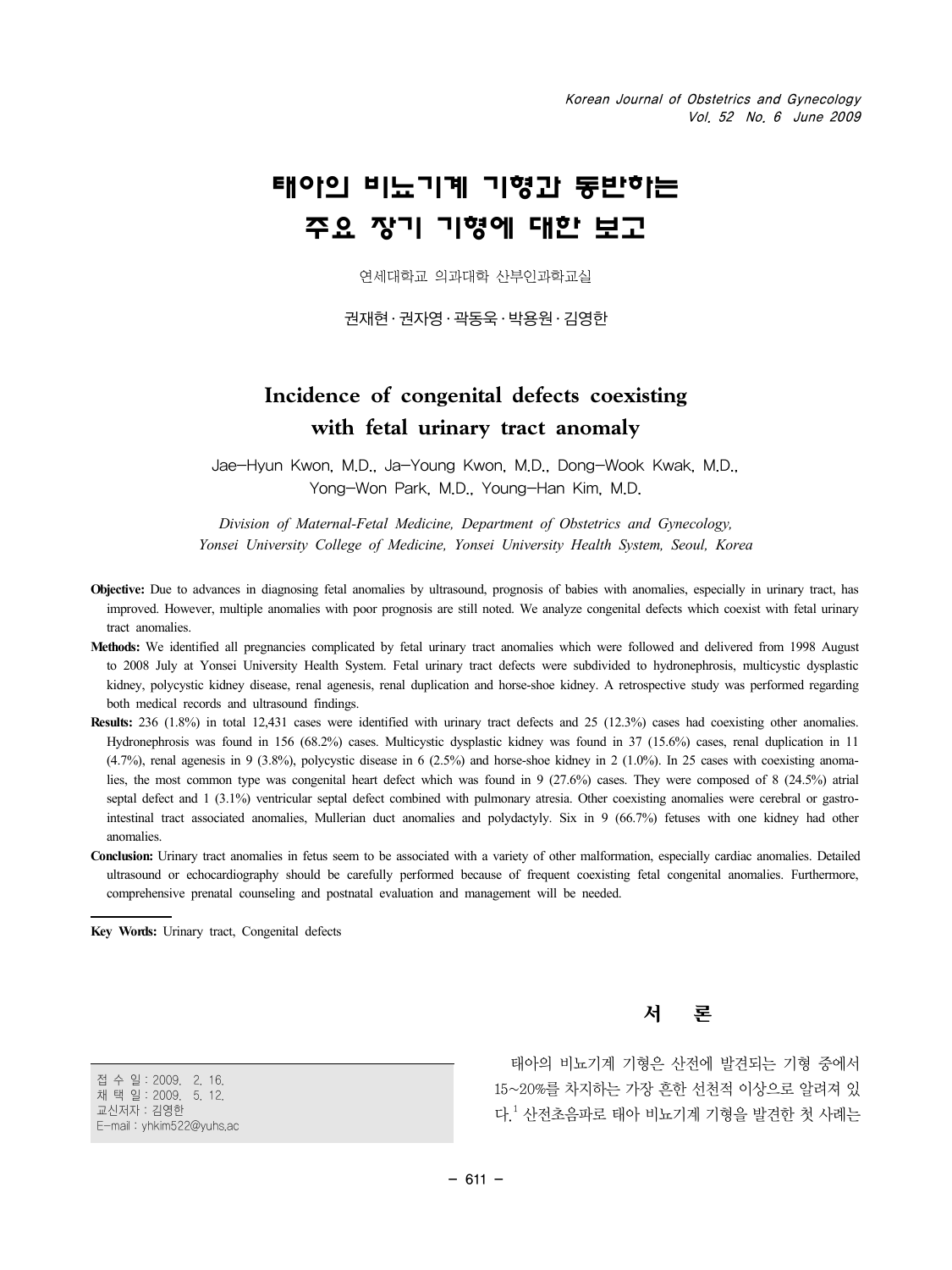1970년대로 이후 초음파기술의 발전에 따라 산전초음파는 태아기형의 발견과 처치의 필수적인 요소로 자리잡아 2008년 Mallik 등은 산전초음파를 시행하여 출생아 1,000 명당 7.6예에서 태아 비뇨기계 기형을 발견하였다고 보고 한 바 있다.2,3 또한 출생 후의 소아 비뇨기 처치의 발전에 힘입어 태아의 비뇨기계 기형의 발견은 임신과 출산 및 소 아비뇨기질환의 치료와 예후에 있어 중요한 요소로 작용하 게 되었으며 최근에는 비뇨기계 기형을 가진 소아의 처치 뿐만 아니라 유사 기형 및 복합 기형을 가진 태아들의 산전 치료 및 산모에 대한 상담도 빈번해졌다.4,5 2001년 Oliveira 등은 태아의 비뇨기계 기형과 합병되는 가장 흔 한 타 장기기형으로 심혈관계 기형 및 중추신경계 이상을 꼽은 바 있으나, <sup>6</sup> 아직까지 비뇨기계 이상을 가진 태아들에 대한 동반 기형의 종류와 발생률에 대해서 다양한 의견들 이 제기되고 있다<sup>7-9</sup> 특히 우리나라에서 비뇨기계 기형을 가지는 태아에서의 동반 기형의 종류와 빈도에 대하여 정 립된 바 없어 본 연구에서는 태아 비뇨기계 기형이 있을 시 에 합병되는 타 장기기형의 종류 및 빈도를 조사하여 기형 을 가진 태아의 산전상담 및 출산 후의 치료에 도움을 주고 자 한다.

## 연구 대상 및 방법

#### 1. 연구 대상

연구 대상은 1998년 8월부터 2008년 7월까지 연세대학 교 의과대학부속 세브란스병원 산부인과에서 산전진찰을 받고 분만을 시행한 12,431명의 산모들로 산전의 초음파 결과 및 의무기록을 후향적으로 검토하였다. 산모의 나이, 분만 시 재태연령, 산과력, 분만방법, 산전초음파 기록 및 분만 후 신생아에 대한 진단, APGAR치, 분만 시의 출생 체중 및 성별, 출생 후의 치료 여부와 사망 여부 등을 조사 하였다. 대상군은 모두 임신 초기부터 규칙적으로 정기적 인 산전진찰을 받은 산모로서, 본원 내원 시 초음파 검사를 지속적으로 시행하여 태아의 비뇨기계 기형을 확인하였다. 자궁내태아사망이나 치료적 임신 종결은 제외하였다.

#### 2. 비뇨기계 기형 및 동반 기형의 진단방법 및 종류

태아의 비뇨기계 기형은 물콩팥증 (Hydronephrosis), 다낭성 형성이상 콩팥 (Multicystic dysplastic kidney), 콩팥 무발생 (Renal agenesis), 뭇주머니 콩팥 질환 (Polycystic kidney), 중복 콩팥 (Renal duplication), 말발굽 형 콩팥 (Horseshoe kidney) 등으로 분류하였다. 신생아 의 비뇨기계 기형은 산전초음파와 출생 후의 복부초음파 및 방광요로조영술 등을 통하여 진단하였으며 동반 기형은 산전초음파 및 진찰을 통한 진단에 근거하여 출생 후 진찰, X선촬영, 심장및복부초음파, 복부전산화단층촬영, 자기공 명영상장치 등의 영상검사를 시행하여 확진하였다.

#### 결 과

#### 1. 대상 산모군의 일반적 특성

태아의 비뇨기계 기형을 가진 산모는 총 236명으로 평 균연령은 30.04±3.45세로 이 중 9.3%인 22명은 고령 임 산부이었다. 평균적인 재태연령은 38.02±2.89주로 경산 부는 96명 (40.7%), 초산부는 140명 (59.3%)이었다. 여아 85명 (36.0%), 남아 151명 (64.0%), 제왕절개술을 시행한 사례는 99명 (41.9%), 정상 자연 질식분만의 사례는 137명 (58.1%)이었다. 신생아의 평균 출생 체중은 3,185.46± 710.90 gram이었다 (Table 1).

#### 2. 비뇨기계 기형의 종류와 빈도

전체 12,431명 중 236명 (1.8%)에서 비뇨기계 기형을 보 였으며 이 중에서 161명 (68.2%)의 태아에서 물콩팥증을 보였고 37명 (15.6%)에서 다낭성 형성이상 콩팥이 진단되 었다. 11명 (4.7%)이 중복 콩팥을 가진 태아였으며 6명 (2.5%)이 태아 뭇주머니 콩팥 질환, 9명 (3.8%)이 태아 콩 팥 무발생을 보였고 2명 (1.0%)의 말발굽형 콩팥을 가진 태아를 확인할 수 있었다 (Table 2).

#### 3. 동반 기형의 종류와 빈도

236명 중 12.3%에 해당하는 25예에서 비뇨기계 기형과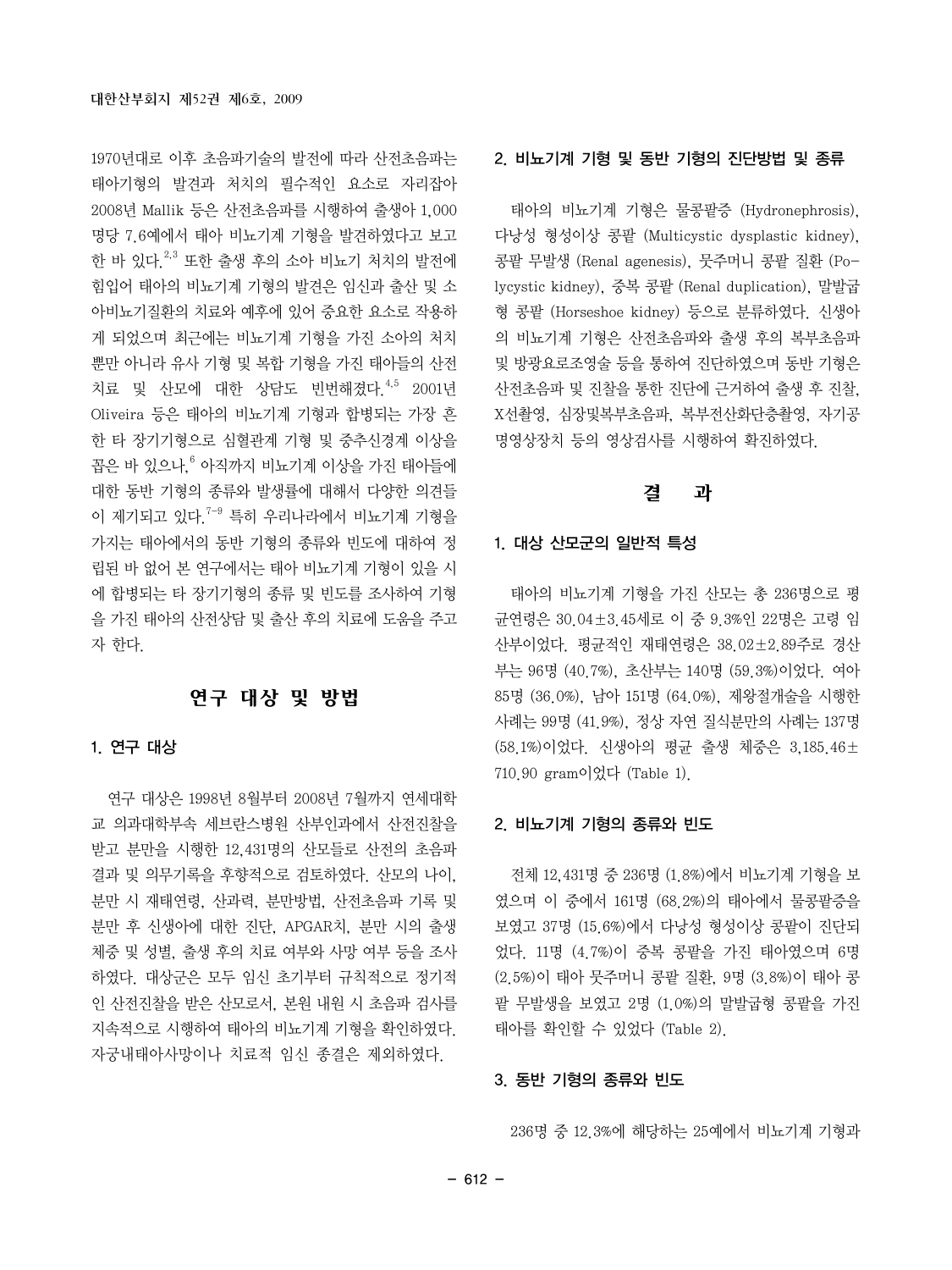**Table 1.** 대상 산모군의 일반적 특성

| 일반적 특성                      |                       |  |                     |  |
|-----------------------------|-----------------------|--|---------------------|--|
| 나이 (year, mean $\pm$ SD)    |                       |  | $30.04\pm3.45$      |  |
| 평균 재태 연령 (weak, mean±SD)    |                       |  | $38.02 \pm 2.89$    |  |
| 평균 태아 출생 체중 (gram, mean±SD) |                       |  | $3,185.46\pm710.90$ |  |
| 분만력                         | 초산부 (case, %)         |  | 140(59.3)           |  |
|                             | 경산부 (case, %)         |  | 96 (40.7)           |  |
| 부만 방법                       | 정상 자연 질식 분만 (case, %) |  | 137(58.1)           |  |
|                             | 제왕절개술 (case, %)       |  | 99 (41.9)           |  |
| 태아 성별                       | 남아 (case, %)          |  | 151(64.0)           |  |
|                             | 여아 $(case, %)$        |  | 85 (36.0)           |  |

**Table 2.** 비뇨 생식기계 기형의 분류에 따른 동반 기형

| 종류          | 태아 수         | 동반 기형            |                           | 동반 기형의 종류와 태아 수 |                |
|-------------|--------------|------------------|---------------------------|-----------------|----------------|
|             | $(n=236)$    | 태아 수 (n=25)      |                           | $(n=25)$        |                |
| 물콩팥증        | 161 (68.2%)  | 16               | 심혈관계 기형                   | 심실중격결손          | $\overline{2}$ |
|             |              |                  |                           | 심방중격결손          | $\overline{4}$ |
|             |              |                  | 뇌혈관계 기형                   | 뇌실비대증           | $\overline{c}$ |
|             |              |                  |                           | 맥락막총 낭종         | 1              |
|             |              |                  |                           | 뇌수종 기형          | 1              |
|             |              |                  | 소화기계 기형                   | 폐쇄 항문           |                |
|             |              |                  | 요로계 기형                    | 요도상열            |                |
|             |              |                  |                           | 배설강 외번          | 1              |
|             |              |                  | 사지 기형                     | 림프관종            |                |
|             |              |                  |                           | 다지증             | 1              |
| 다낭성 형성이상 콩팥 | 37 (15.6%)   | 3                | 심혈관계 기형                   | 심방중격결손          | $\overline{c}$ |
|             |              |                  | 생식기계 기형                   | 잠복 고환           | 1              |
| 중복 콩팥       | 11 $(4.7\%)$ | $\boldsymbol{0}$ |                           |                 |                |
| 콩팥 무발생      | $9(3.8\%)$   | 6                | 심혈관계 기형                   | 심방중격결손          | $\mathbf{1}$   |
|             |              |                  | 뮐레리안관 기형                  |                 | $\overline{c}$ |
|             |              |                  | 사지 기형                     | 외반족             | 1              |
|             |              |                  | Mayer-Rokitanski syndrome |                 |                |
|             |              |                  | 제대 기형                     | 단일제대 동맥         | 1              |
| 뭇주머니 콩팥 질환  | $6(2.5\%)$   | $\mathbf{0}$     |                           |                 |                |
| 말발굽형 콩팥     | 2 $(1.0\%)$  |                  | 제대 기형                     | 단일제대 동맥         | 1              |

동반하는 여타 장기의 기형을 가진 것으로 확인되었으며, 이 중에서 가장 많은 유형은 심혈관계 기형으로 총 9예 (36.0%)에서 진단되었다. 이외에도 뇌혈관계 기형 4명, 소 화기계 기형 1명, 뮐레리안관 기형 2명, 사지 기형 3명, 제 대 기형 2명 등이 있었다 (Table 2,3). 심혈관계 기형을 가

진 9명 중 7명이 심방 중격 결손과 그에 합병된 동맥관 개 존증, 폐동맥 협착증 등을 보였고 2명의 태아에서 심실 중 격 결손을 보였다 (Table 4). 태아들은 비뇨기계 기형과 동 반된 기형이 단일 기형인 경우가 더 많았으나 심혈관계 기 형의 경우 심실 혹은 심방 중격 결손증과 더불어 판막의 협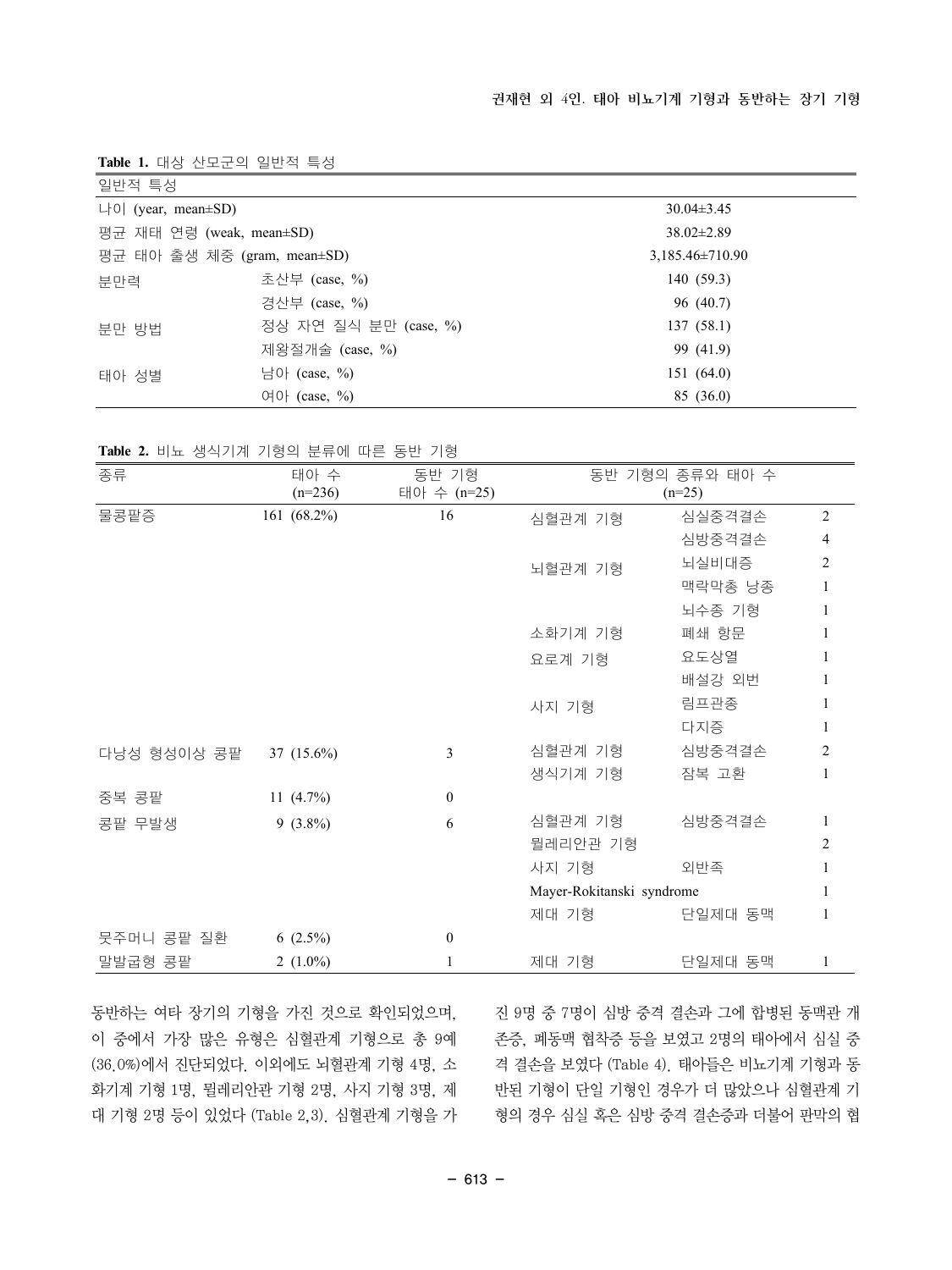착 혹은 폐쇄 부전을 동반하고 있는 경우가 6예 (66.7%)로 단일한 심혈관계 기형을 가진 사례보다 많았다. 심혈관계 가 아닌 장기의 복합 기형을 보인 경우는 2예로 배설강의 외번증, 척수 결박 증후군, 방광 외번증의 복합적 기형의

**Table 3.** 대상 환자군의 동반 기형의 종류

| 동반 기형                     |                                                | 태아 수 (n=25)  |
|---------------------------|------------------------------------------------|--------------|
| 심혈관계 기형                   | 동맥관 개존증<br>심방 중격 결손증<br>심실 중격 결손증<br>폐동맥판 협착 등 | $9(36.0\%)$  |
| 소화기계 기형                   | 폐쇄 항문                                          | 1 $(4.0\%)$  |
| 뇌혈관계 기형                   | 뇌실비대증<br>맥락막총 낭종<br>뇌수종 기형                     | 4 $(16.0\%)$ |
| 뮐레리안관 기형                  |                                                | $2(8.0\%)$   |
| 사지 말단 기형                  | 림프관종<br>다지증<br>외반족                             | 3 $(12.0\%)$ |
| 요로계 기형                    | 배설강의 외번증<br>요도상열                               | 2 $(8.0\%)$  |
| 생식기계 기형                   | 잠복 고환                                          | 1 $(4.0\%)$  |
| 제대 기형                     | 단일 제대 동맥.                                      | 2 $(8.0\%)$  |
| Mayer-Rokitanski syndrome | 1 $(4.0\%)$                                    |              |

사례와 외반족, 다지증, 심방 중격 결손증, 콩팥 무형성증 을 보인 사례가 있었다. 콩팥 무발생을 가진 태아 9명 중 6명 (66.7%)이 동반기형을 가지는 것으로 조사되어 비뇨기 계 기형 중에서 콩팥 무발생이 동반 기형을 가지는 비율이 가장 높은 것으로 조사되었다 (Table 2).

심혈관계의 동반 기형을 가진 태아들 중에서 4명은 출생 후 보존적 치료를 시행받고 퇴원하였고, 3명은 심실 중격 패취 수복술이나 션트 수술을 시행 후 퇴원하였으며 2명은 사망하였다 (Table 4). 그밖에도 출생 후 납작한 코, 지문 의 이상 등의 특징적 외모와 비뇨기계 기형이 합병된 2예 에서 염색체검사를 시행하였으나 상응하는 결과는 보이지 않았다.

#### 고 찰

산전초음파의 발전에 따라 태아 비뇨기계 기형의 산전 발견 사례가 증가하고 있다. 임신 중에 발견되는 태아의 선 천성 기형의 비율은 2~3%로 그 중에서 요로계 기형은 15~20%를 차지한다고 보고되었다.10-12 Brumfield 등은 폐쇄성 요로계 기형이 있는 태아의 17%에서 타 장기의 동 반 기형이 있음을 보고하였다.13 Cocchi 등은 349명의 비

**Table 4.** 비뇨 생식 기형에 합병된 심혈관계 기형의 사례들

|   | 비뇨 생식 기형    | 동반 심혈관계 기형                  | 치료 및 경과                                   |
|---|-------------|-----------------------------|-------------------------------------------|
| 1 | 물콩팥증        | 심실중격결손<br>개방성 난원공           | 심실중격 패취 수복술<br>개방성 난원공 폐쇄술<br>신우 성형술 후 퇴원 |
| 2 | 물콩팥증        | 심방중격결손<br>동맥관개존증            | 보존적 치료 후 퇴원                               |
| 3 | 물콩팥증        | 심방중격결손                      | 요관 성형술<br>보존적 치료 후 퇴원                     |
| 4 | 물콩팥증        | 심방중격결손<br>폐동맥판 협착           | 도관 삽입술 후 퇴원                               |
| 5 | 물콩팥증        | 심방중격결손                      | 보존적 치료 후 퇴원                               |
| 6 | 물콩팥증        | 심실중격결손<br>동맥관개존증            | 보존적 치료 후 사망                               |
| 7 | 콩팥무발생       | 심방중격결손<br>삼첨판 협착<br>폐동맥판 협착 | 션트 수복술<br>도관 삽입술 후 사망                     |
| 8 | 다낭성 형성이상 콩팥 | 심방중격결손                      | 보존적 치료 후 퇴원                               |
| 9 | 다낭성 형성이상 콩팥 | 심방중격결손<br>삼첨판 폐쇄부전          | 보존적 치료 후 퇴원                               |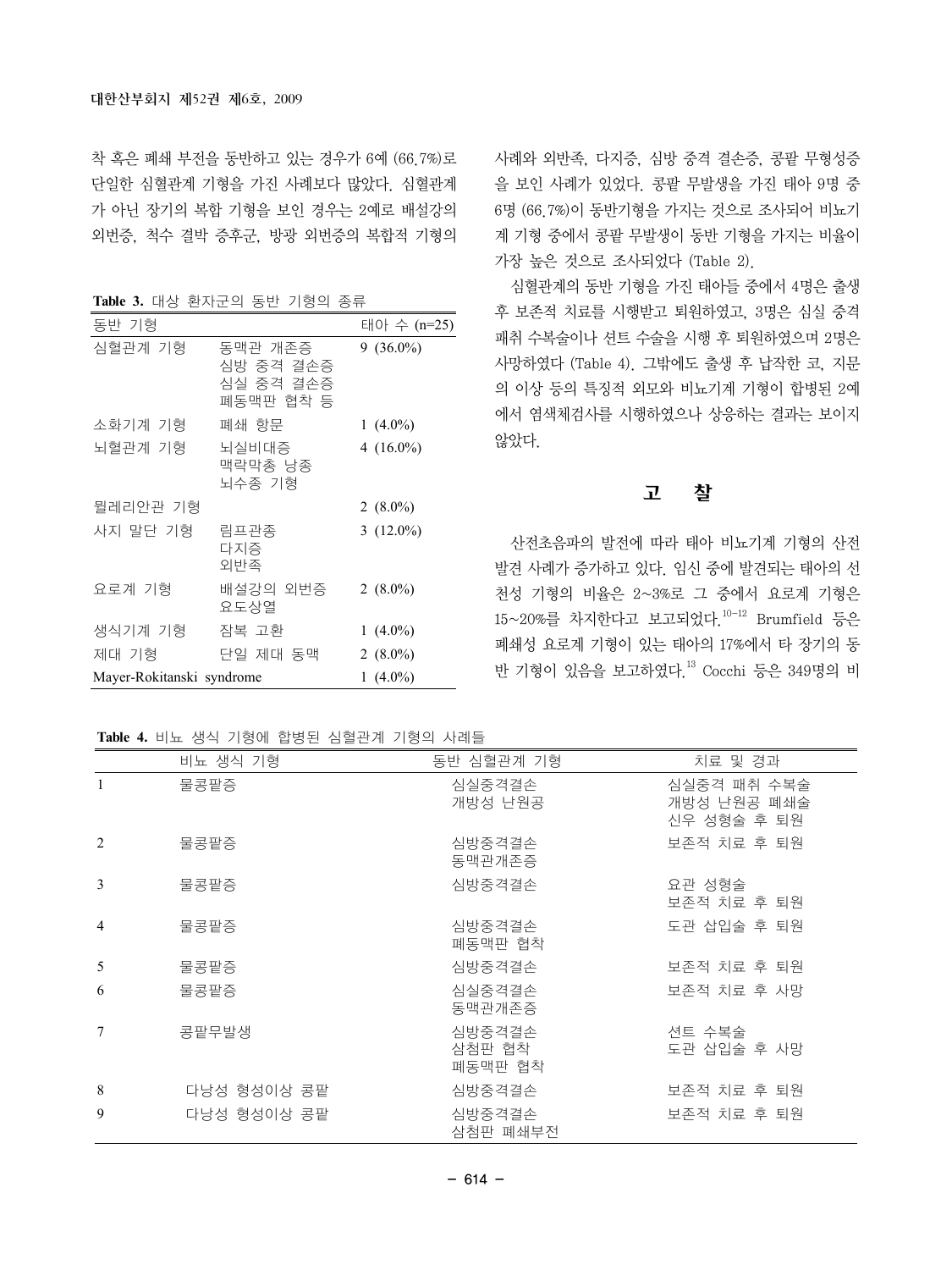뇨기계 기형을 가진 태아를 대상으로 한 조사에서 30.4% 에 달하는 106예의 동반 기형과 18예의 염색체 기형을 발 표한 바 있다.14 본 연구에서는 비뇨기계 기형을 가진 256 명의 태아 중 12.3%에 해당하는 25명의 태아에서 동반 기 형이 발견되었다. 이는 앞에서 밝힌 이전의 연구 결과들과 비교하였을 때 적게 나타난 것으로, 실제로 산전초음파를 통하여 복합적인 다장기 기형을 진단받거나 양수 천자 등 을 통하여 염색체 기형을 진단받은 산모들이 치료적 임신 종결을 택하는 경우가 많은 국내 상황을 고려할 때 이전의 연구보다 저자들이 조사한 동반 기형이나 염색체 기형을 가진 태아의 수가 과소평가되었을 여지가 있다. 그러나 총 출생아 중에서 5%가량이 선천적 기형을 동반하는 점을 고 려하였을 때,15 비뇨기계 기형을 가진 태아인 경우 그렇지 않은 태아보다 다른 종류의 기형을 동반할 가능성이 증가 함을 짐작할 수 있겠다.

본 연구에서는 태아 비뇨기계 기형 중 콩팥 무발생으로 진단된 태아에서 동반 기형을 가지는 비율이 가장 높게 나 타났으며, 동반 기형으로는 심혈관계 기형이 가장 많았고, 그 중에는 심방 중격 결손증이 가장 흔한 것으로 조사되었 다. 일반적으로 선천적 심장 기형의 빈도가 1,000명의 출 생아 중 3~12예 정도인 것과 비교했을 때, 비뇨기계 기형 이 있을 경우 심혈관계 기형이 동반되는 빈도가 증가하는 것으로 사료된다.16 2006년 Czarniak 등은 심혈관계 기형

을 가진 영유아 중 20.2%가 비뇨기계 기형을 동반함을 이미 보고한 바 있어 두 질환의 밀접한 연관성을 추측케 한다.<sup>17</sup> 단일 혹은 경도의 비뇨기계의 기형은 일생 동안 증상을 발현하지 않는 경우도 있지만,<sup>2</sup> 염색체이상이나 여타 장기 의 동반 기형은 좋지 않은 예후의 지표로 작용할 수 있으므 로,18 태아 비뇨기계 기형이 발견될 때에는 여타 장기의 기 형이 동반되었는지 여부를 판별하는 것이 중요하다. 태아 의 비뇨기계 기형은 심혈관계 기형을 비롯한 다양한 종류 의 장기 기형을 동반할 수 있으므로 산전 초음파로 태아의 비뇨기계 기형을 발견하였을 때에는 태아 심초음파 등 동 반 기형 유무를 판별하기 위한 여러 정밀한 검사의 시행 및 산모를 위한 산전상담과 분만 후의 신생아에 대한 적절한 치료가 필요할 것으로 사료된다.

본 연구는 1개 3차 병원에서 수집된 산모군을 대상으로 이루어져 비뇨기계 기형을 가진 태아가 타 장기기형을 동 반할 가능성이 실제보다 높게 평가되었을 여지가 남아 있 으며 또한 산전진찰을 통하여 태아 기형을 진단받을 경우 산모가 치료적 임신 종결을 선택하는 경우가 발생하여 명 쾌한 결론을 짓기에 어려움이 있다. 이를 극복하기 위하여 더 많은 수의 산모와 태아들을 대상으로 여러 기관의 협력 을 통한 정확한 자료의 수집과 지속적인 연구가 필요하다 고 본다.

- 참고문헌
- 1. Levi S. Mass screening for fetal malformations: the Eurofetus study. Ultrasound Obstet Gynecol 2003; 22: 555-8.
- 2. Thomas DF. Prenatally diagnosed urinary tract abnormalities: long-term outcome. Semin Fetal Neonatal Med 2008; 13: 189-95.
- 3. Mallik M, Watson AR. Antenatally detected urinary tract abnormalities; more detection but less action. Pediatr Nephrol 2008; 23: 897-904.
- 4. Hubert KC, Palmer JS. Current diagnosis and management of fetal genitourinary abnormalities. Urol Clin North Am 2007; 34: 89-101.
- 5. Luck CA. Value of routine ultrasound scanning at 19 weeks: a four year study of 8849 deliveries. BMJ 1992; 304: 1474-8.
- 6. Oliveira EA, Cabral AC, Pereira AK, Machado IN, Diniz JS, Lana AM, et al. Outcome of fetal urinary tract anomalies associated with multiple malformations and chromosomal abnormalities. Prenat Diagn 2001; 21: 129-34.
- 7. Kim EK, Song TB. A study on fetal urinary tract abnormality: antenatal ultrasonographic diagnosis and postnatal follow-up. J Obstet Gynaecol Res 1996; 22: 569-73.
- 8. Dillon E, Walton SM. The antenatal diagnosis of fetal abnormalities: a 10 year audit of influencing factors. Br J Radiol 1997; 70: 341-6.
- 9. Grandjean H, Larroque D, Levi S. The performance of routine ultrasonographic screening of pregnancies in the Eurofetus Study. Am J Obstet Gynecol 1999; 181: 446-54.
- 10. Grandjean H, Larroque D, Levi S. Sensitivity of routine ultrasound screening of pregnancies in the Eurofetus database. The Eurofetus Team. Ann N Y Acad Sci 1998; 847: 118-24.
- 11. Levi S. Ultrasound in prenatal diagnosis: polemics around routine ultrasound screening for second trimester fetal malformations. Prenat Diagn 2002; 22: 285-95.
- 12. Stoll C, Clementi M; Euroscan study group. Prenatal diagnosis of dysmorphic syndromes by routine fetal ultrasound examination across Europe. Ultrasound Obstet Gynecol 2003; 21: 543-51.
- 13. Brumfield CG, Davis RO, Joseph DB, Cosper P. Fetal obstructive uropathies. Importance of chromosomal abnormalities and associated anomalies to perinatal outcome. J Reprod Med 1991; 36: 662-6.